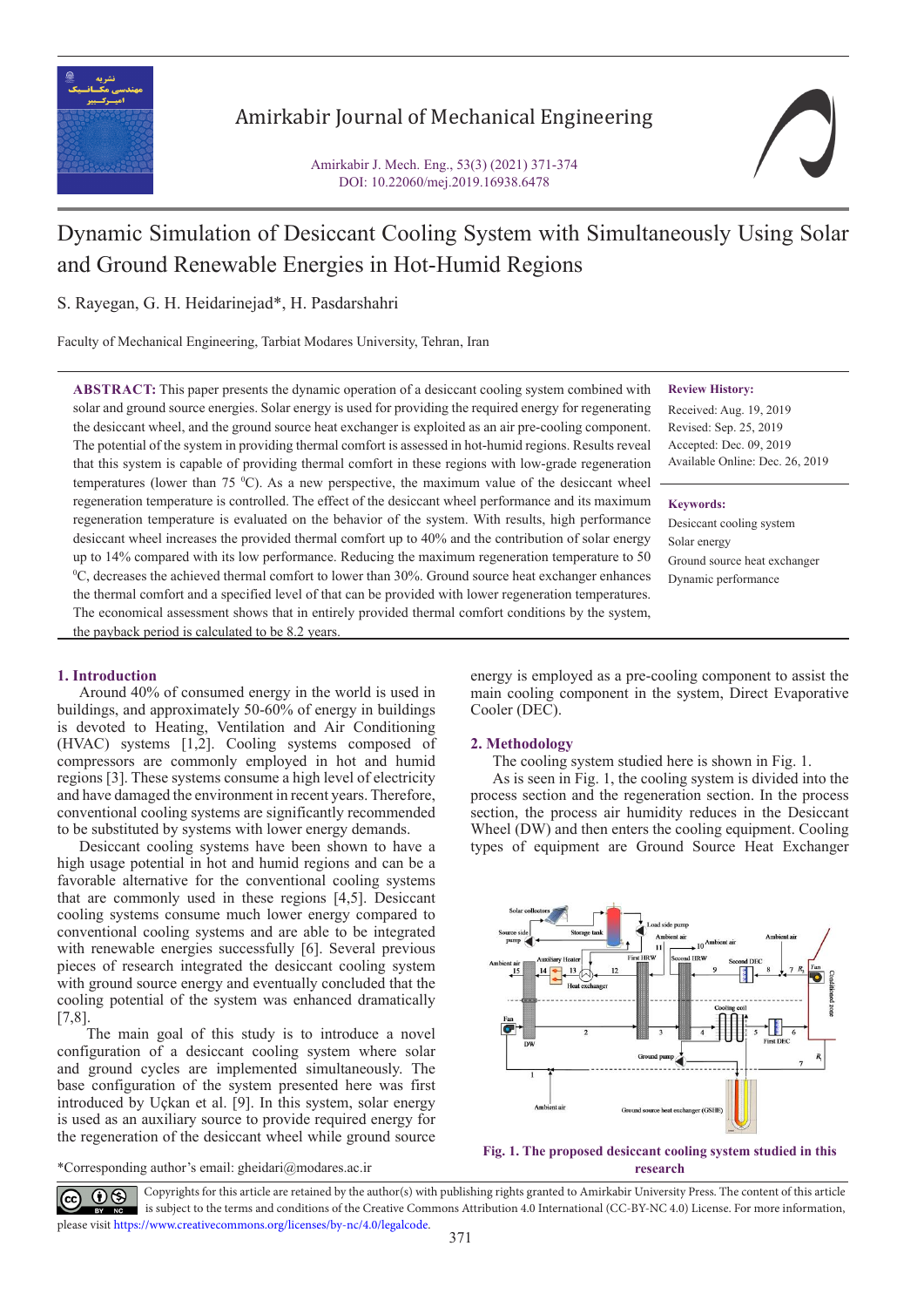

**Fig. 2. The cooling system state points on a psychrometric chart Fig. 2. The cooling system state points on a psychrometric chart**

(GSHE), cooling coil, and direct DEC. In the regeneration section, the ambient air is warmed up to get to the required temperature to regenerate the DW. Solar loop and auxiliary heater are used to provide the energy required for regeneration process.

The primary responsibility of the GSHE in the system is to reduce the process air wet-bulb temperature before entering the DEC, thereby increasing the cooling potential of the DEC and eventually the cooling potential of the system. Fig. 2 clearly illustrates the cooling system state points on a **Fig. Physical chart.** 

TRNSYS software is used to conduct dynamic simulations. As a case study, the weather condition of Bushehr (a city located in the south of Iran with a hot and humid climate) is employed in simulations.

#### **3. Results and Discussion**

Simulations are performed during July because this month is the hottest month of Bushehr. So if the system was successful, it could be concluded that the system is applicable through a cooling season. Fig. 3 shows the variation in the indoor temperature and relative humidity during July.

As it is observable, the system is able to establish thermal **Fig. 4. Daily-averaged SF during the month** comfort during the worst month. It is essential to investigate the contribution of solar energy to the regeneration process, called Solar Fraction (SF). Fig. 4 illustrates the daily-averaged SF during the month. Around a half portion of the energy **Fig. 2. The cooling system state points on a psychrometric chart**



42(2) (2010) 173-177. **Fig. 3. Indoor temperature and relative humidity during July Fig. 3. Indoor temperature and relative humidity during July**



**Fig. 4. Daily-averaged SF during the month Fig. 4. Daily-averaged SF during the month**



**Fi Fig. 5. Daily-averaged SF during the month g. 5. Daily-averaged SF during the month**

required for the regeneration can be supplied by solar energy.

The economic assessment of the system is done to prove that the system is economically reasonable. This analysis is performed based on using different numbers of the ground borehole and the maximum value of the required regeneration temperature to obtain the payback period. Fig. 5 shows the calculated payback period versus different number of ground boreholes and maximum regeneration temperature. Based on the figure, the system is economically applicable.

#### **4. Conclusions**

The main conclusions are listed below:

•The cooling system successfully provides thermal comfort in hot and humid regions.

•The GSHE dramatically improves the level of thermal comfort provided.

•A significant portion of the energy required for the regeneration process can be supplied by solar energy.

•This system is an interesting alternative for conventional cooling systems.

#### **References**

[1]<sup>O.</sup> Masoso, L.J. Grobler, The dark side of occupants' behaviour on building energy use, Energy and buildings,